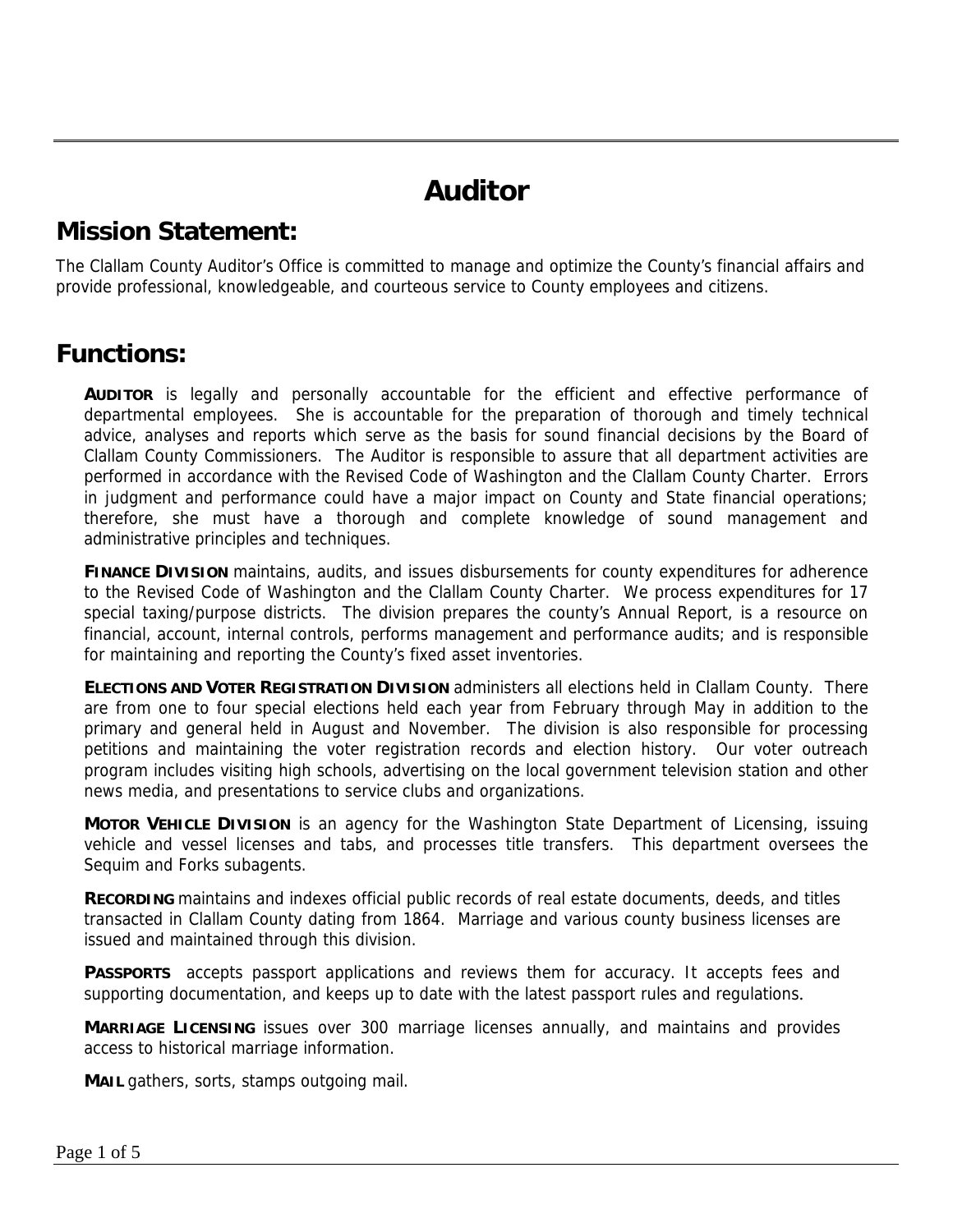## **Short Term Objectives:**

Auditor

- Continue to increase efficiency by using technological improvements and expanding training opportunities for employees
- Continue to reevaluate services to our customers within budgetary restrictions
- Continue to audit departmental expenditures and instruct departments if expenditure is not within County Policies and Procedures, and RCW's
- Continue to review and update policies and procedures

Finance

• Continue to optimize the functionality of the new financial system purchased in 2006.

Elections & Voter Registration

- Review and improve web-site
- Cooperate in all efforts to promote updated election legislation
- Promote voter registration and election participation to the public
- Assure the integrity of the public's vote.

Licensing

• Improve communications as an intermediary between the Washington State Department of Licensing and the public, and improved oversight of sub-license agents.

Recording

- Optimize the functionality of the new recording system purchased in 2007.
- Determine feasibility of charging customers for digital record pages provided from County archives.

### **Accomplishments in 2009:**

The Auditor's office now has 5 certified passport acceptance agents. We are the only facility on the Peninsula to accept passport applications without a required appointment.

Staff of the Auditor's office presented the Clallam County reserve policy at the annual finance conference. It has become a model for other counties.

The Auditor became co-chair of the Auditor's association licensing committee and meets regularly with the Department of Licensing to work on issues concerning customer service, policy changes and legislative implementation.

The election department successfully held the first Top-Two primary and the 2008 Presidential election. Many new laws and regulations made this a challenge. In the Spring of 2009 the William Shore Memorial Pool District election created the first new taxing district in Clallam County since 1987 when the Quillayute Valley Park & Recreation District was established.

After successfully completing a grant with the Washington State Archives to have 150 volumes digitally scanned and sent to storage, we were able to join in with the Washington State Digital Archives and send them our recorded images from 1996 to the present, along with all marriage licenses. This makes it easy for citizens to search one source for vital and land records.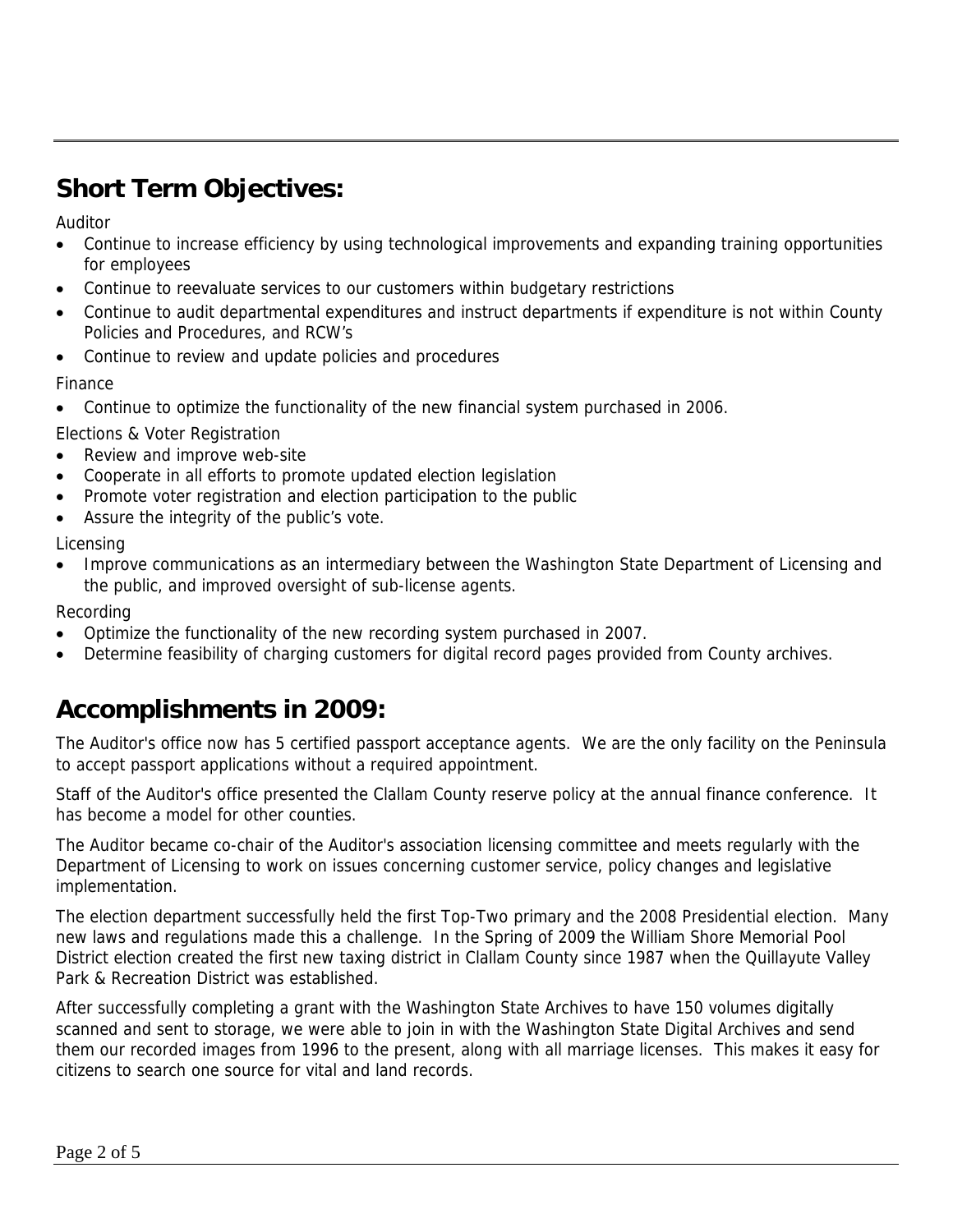## **Performance Indicators:**

|                                       | 2007<br>Actual | 2008<br>Actual | 6/30/09<br>Actual | 2010<br>Goals |
|---------------------------------------|----------------|----------------|-------------------|---------------|
| Annual Report completed and submitted | 05/25/2007     | 05/23/08       | 05/22/09          | 05/28/10      |
| Document recording turn-around time   | 13 days        | 13 days        | 10 days           | 10 days       |
| Respond to public disclosure request  | $< 5$ days     | $< 5$ days     | $< 5$ days        |               |

### **Workload Indicators:**

|                                     | 2007 Actual | 2008 Actual | 6/30/09<br>Actual | 2010 Estimated |
|-------------------------------------|-------------|-------------|-------------------|----------------|
| Accounts payable warrants processed | 21,097      | 20,695      | 10,391            | 21,000         |
| Number of registered voters         | 46,738      | 49,337      | 48,250            | 49,000         |
| Number of active voters             | 43,297      | 45,663      | 45,701            | 46,500         |
| Number of elections                 | 4           | 4           | 2                 | 3              |
| Marriage licenses                   | 437         | 403         | 187               | 375            |
| Vehicle licensing transactions      | 81,503      | 84,252      | 45,424            | 88,000         |
| Recording/Miscellaneous Licenses    | 20,394      | 20,201      | 10,643            | 21,000         |
| Passports Issued                    | 1,954       | 1,186       | 728               | 1,400          |

#### **Staffing Level:**

|                              | 2007 Actual | 2008 Actual | 6/30/09<br>Actual | 2010 Budget |
|------------------------------|-------------|-------------|-------------------|-------------|
| <b>Full Time Equivalents</b> | 11.00       | 2.00<br>າາ  | 12.00             | 11.50       |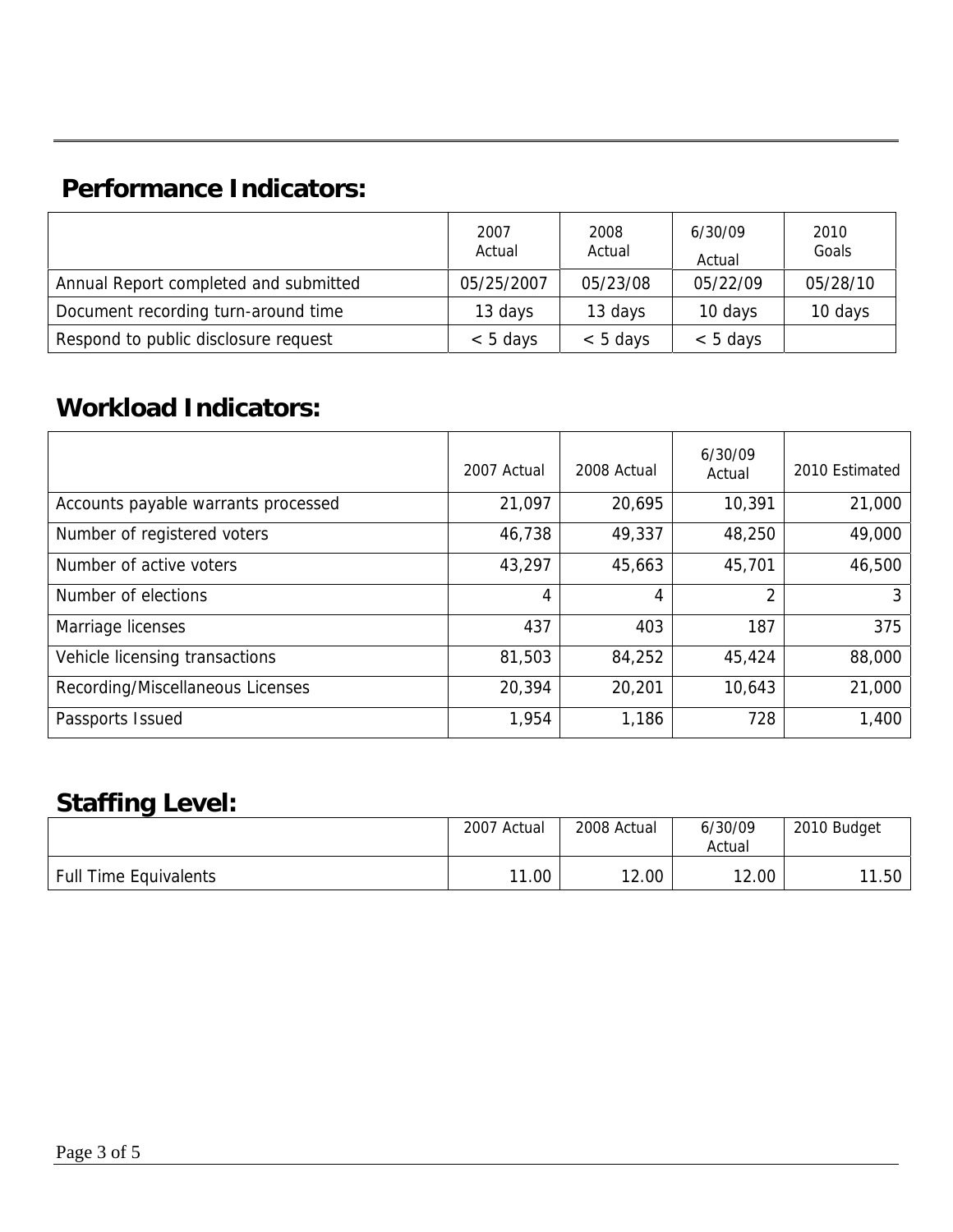# **Operating Budget**

#### **Revenues:**

|                                       | 2007 Actual | 2008 Actual | 6/30/09<br>Actual | 2010<br><b>Budget</b> |
|---------------------------------------|-------------|-------------|-------------------|-----------------------|
| Taxes                                 | $\Omega$    | 0           | 0                 | 0                     |
| Licenses and Permits                  | 3,496       | 3,224       | 1,496             | 3,000                 |
| Intergovernmental Revenues            | 73,722      | 8,001       | 2,299             |                       |
| <b>Charges for Goods and Services</b> | 750,517     | 833,959     | 374,181           | 766,500               |
| <b>Miscellaneous Revenues</b>         | 61,665      | 23,678      | 13,795            | 25,598                |
| <b>Other Financing Sources</b>        | 0           | 0           |                   | 0                     |
| <b>General Tax Support</b>            | (63, 177)   | 128,830     | 52,204            | 162,342               |
| <b>TOTAL</b>                          | \$826,223   | \$997,692   | \$443,975         | \$957,441             |

# **Expenditures:**

|                                        | 2007 Actual | 2008<br>Actual | 6/30/09<br>Actual | 2010<br>Budget |
|----------------------------------------|-------------|----------------|-------------------|----------------|
| Salaries and Wages                     | 497,468     | 546,035        | 279,459           | 596,867        |
| <b>Personnel Benefits</b>              | 154,374     | 179,535        | 96,278            | 193,246        |
| <b>Supplies</b>                        | 22,435      | 17,999         | 2,833             | 17,190         |
| Other Services and Charges             | 139,673     | 254,094        | 45,969            | 149,888        |
| <b>Intergovernmental Services</b>      | $\Omega$    | 0              | 0                 | $\Omega$       |
| <b>Interfund Payments for Services</b> | 173         | 29             | 207               | 250            |
| Capital Outlay                         | 12,100      | 0              | 19,229            | 0              |
| <b>TOTAL</b>                           | \$826,223   | \$997,692      | \$443,975         | \$957,441      |